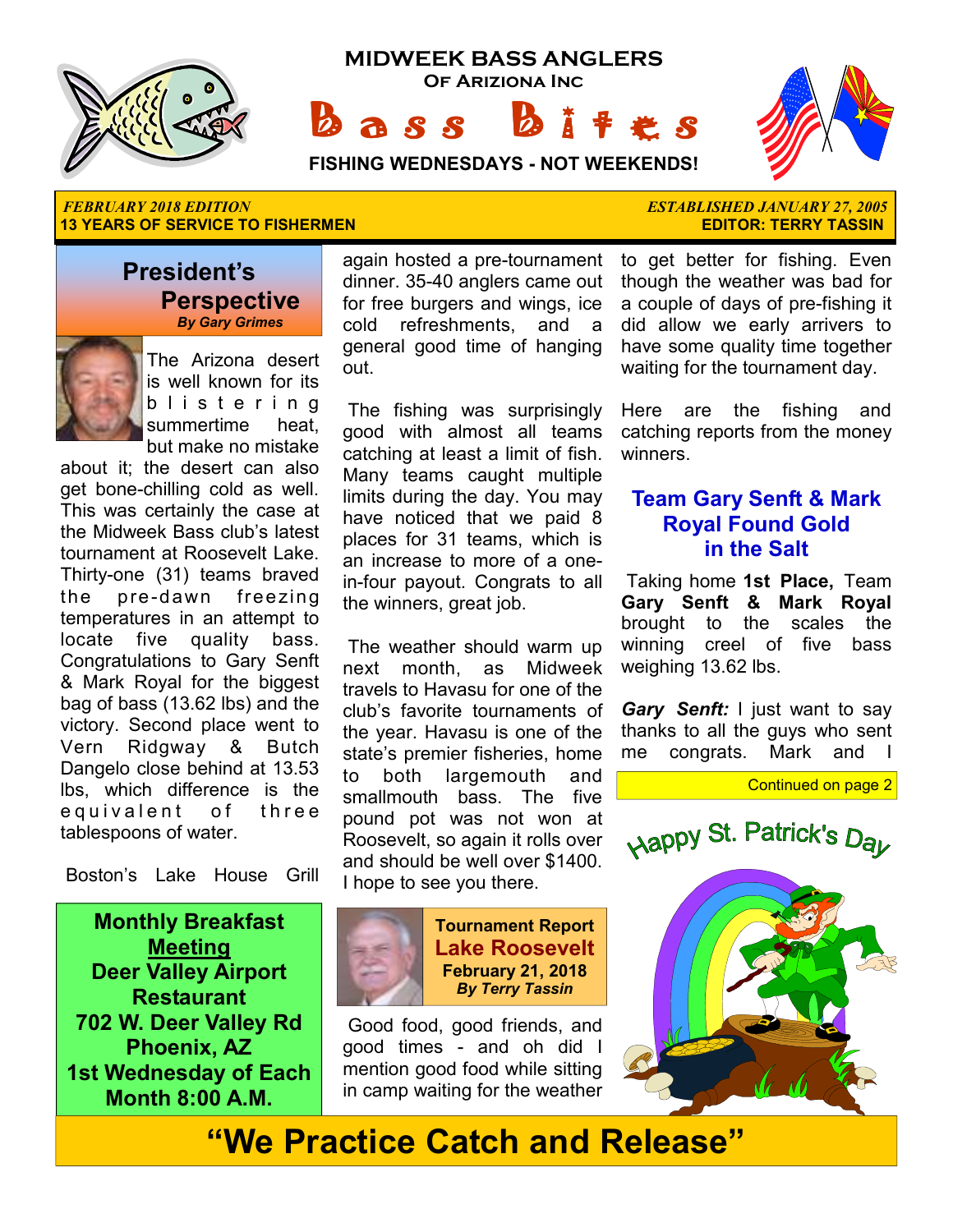Page 2



*1st Place Overall* 

prefished on Tuesday together and we only caught small fish. I decided to fish the Salt River end of the lake because we didn't do well on the Tonto end. We started on a spot I had done very well on in the past, and then moved to some other spots. I fished a good tournament and didn't lose any

### **Next Meeting Next Tournament**

Our next club general meeting is scheduled for **Wednesday, 7 March** starting at 8:00 AM, at **Deer Valley Airport Restaurant** (just one mile north of I-101 at the intersection of 7th Ave & Deer Valley Road). We hope you will come early and have breakfast together.

The next club point tournament will be at **Lake Havasu** on **20- 21 March 2018.** Club launch headquarters, tournament hours, and weigh-in location will be announced.

good fish. We fished a lot of different baits. Drop shot, Texas rigged brush hogs, chigger craws, jigs with hula grubs 301 color and Spinner baits. We fished very slow because the fish didn't want to chase anything for us. The front that came through changed every thing. It was nice to fish with Mark again. A special thanks to the weight-in team for doing a good job.

*Mark Royal*: Once again I got to fish with Gary Senft, always a pleasure and a great learning experience. We stayed on the Salt River end of the lake and *Mark Royal & Gary Senft 2nd Place*  bounced back and forth from the south to north side. We fished the stick-ups and rocky banks with Texas rigged craw imitations, brush hogs and drop-shotting a Kut Tail worm. The Texas rig setup caught the biggest fish. Gary has drawn me twice already this year. So, Gary, looks like you are on your own for the rest of the year.

### **Vern Ridgway & Butch Dangelo Harvest Grapevine for 2nd Overall**

 In **Second Place** the team of **Vern Ridgway & Butch Dangelo** weighed five bass for a total weight of 13.53 lbs. Thanks to Vern's 4.41 lb bass the team also won **1st Place Big Fish** honors.

*Vern Ridgway:* I had the pleasure of drawing Butch Dangelo for our Roosevelt tourney. We went out as Boat 20; finally after two days of brutal pre-fishing conditions, it



*Butch Dangelo & Vern Ridgway*

was game time.

 I found fish in both clear and stained water, but opted to go east with the stained water because the water temp was a couple of "clicks" warmer. We pulled up on a spot near the starting point between Grapevine and Schoolhouse and started cranking fish right away. We stayed in the same



### **The Rules**  *By Gary Grimes*

One of the popular techniques at Lake Havasu will be sight fishing. This means that you can see fish you are attempting to catch, usually because the fish is locked on a bed. A couple of rules to remind you of:

1. All "sight" fish must be hooked inside the mouth. If you can see the fish it is to be considered a "sight" fish.

2. The use of viewing tubes during tournament hours is prohibited.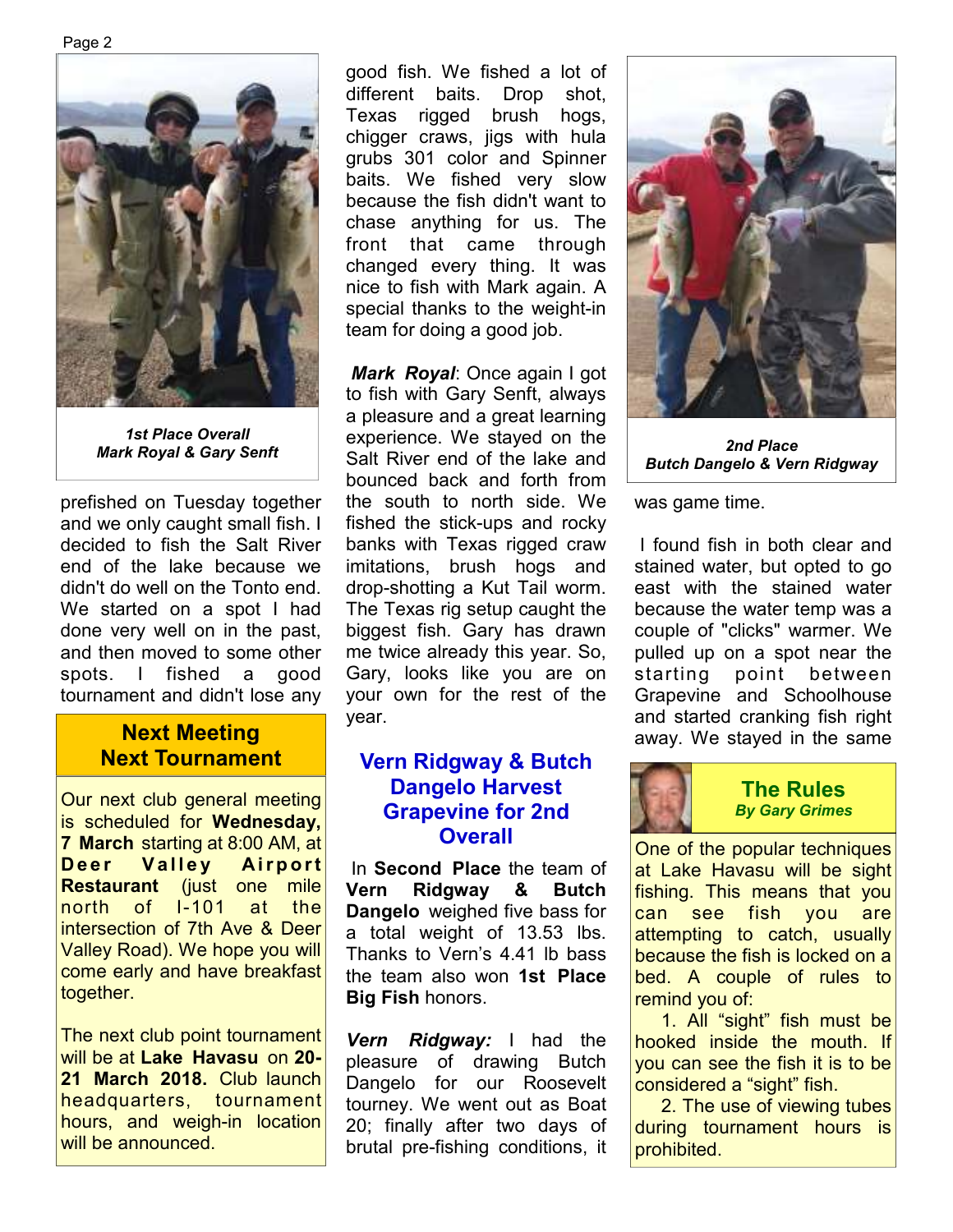general area most of the day. Butch lost a good jig fish right from the start that would have made us healthy, but he soon donated to the live well a solid 2 pounder on a "Ned Rig"....yes, the "turd bait", but it's a real fish catching bait. Butch caught about three to my one fish on it. I guess I need to go down to the bait store again.

 One of our two largest bass came on a Senko (green pumpkin/purple) the largest bass ate a "Bartlett jig", green pumpkin, laced with a "Yum Dad" for a trailer in about 5 feet of water. We also caught fish on jerk baits and creature baits.

 Butch was a great team partner and helped out our cause a bunch.

*Butch Dangelo:* I have to thank Vern again for a great day. I didn't have a chance to prefish with Vern but he obviously had a good spot picked out. My first cast was a jig fish that did not make it into the boat. I used a fat baby craw on a jig head. From then on we caught fish all day. Vern said we needed a big fish and he landed the two biggest ones in our livewell.

### **Fred Krumsiek & Phil Brewer Drop Shot Grapevine Area and Pull in 3rd Place Finish**

#### **Membership**

As of February 23, 2018 the Midweek Bass Anglers of Arizona consists of 90 dues paid



*3rd Place Phil Brewer & Fred Krumsiek* 

 Team **Fred Krumsiek & Phil Brewer** weighed five bass for 12.33 pounds and took home **Third Place** honors. Phil's 3.71 lb bass took **2nd Place Big Fish** honors for the team.

*Phil Brewer and Fred Krumsiek:* Let me start by saying we drop shotted all day. We started across from Windy Hill on a spot Fred found while pre-fishing. We caught several keepers then moved to the Grapevine area where Fred caught the  $3.71$  pound  $2<sup>nd</sup>$ 

Place Big Bass and we had a limit by 9:00 AM. We then moved to the Vineyard Cove area, where we caught several more keepers and I broke off a fish that I was never able to turn toward the boat. We later returned to our start water and culled several times. We caught 20-25 fish during the day using Oxblood/Red Flake worms and Berkley power worms in 20 to 30 feet.

## **Team Ray Riley & Ron Pikul Fish "Ron's Marker Buoy" to 4th Overall Finish**

 Taking home **4th Place,** Team **Ray Riley & Ron Pikul**  weighed five fish for a total weight of 11.82 lbs.

*Ray Riley:* Congratulations to Gary Senft and Mark Royal for a great win. Also congratulations to all the winners and big fish guys. I was lucky enough to get drawn with Ron Pikul as my coangler. We started out on the south east end of the lake first and started fishing a random hazard marker that soon became – "Ron's marker". After

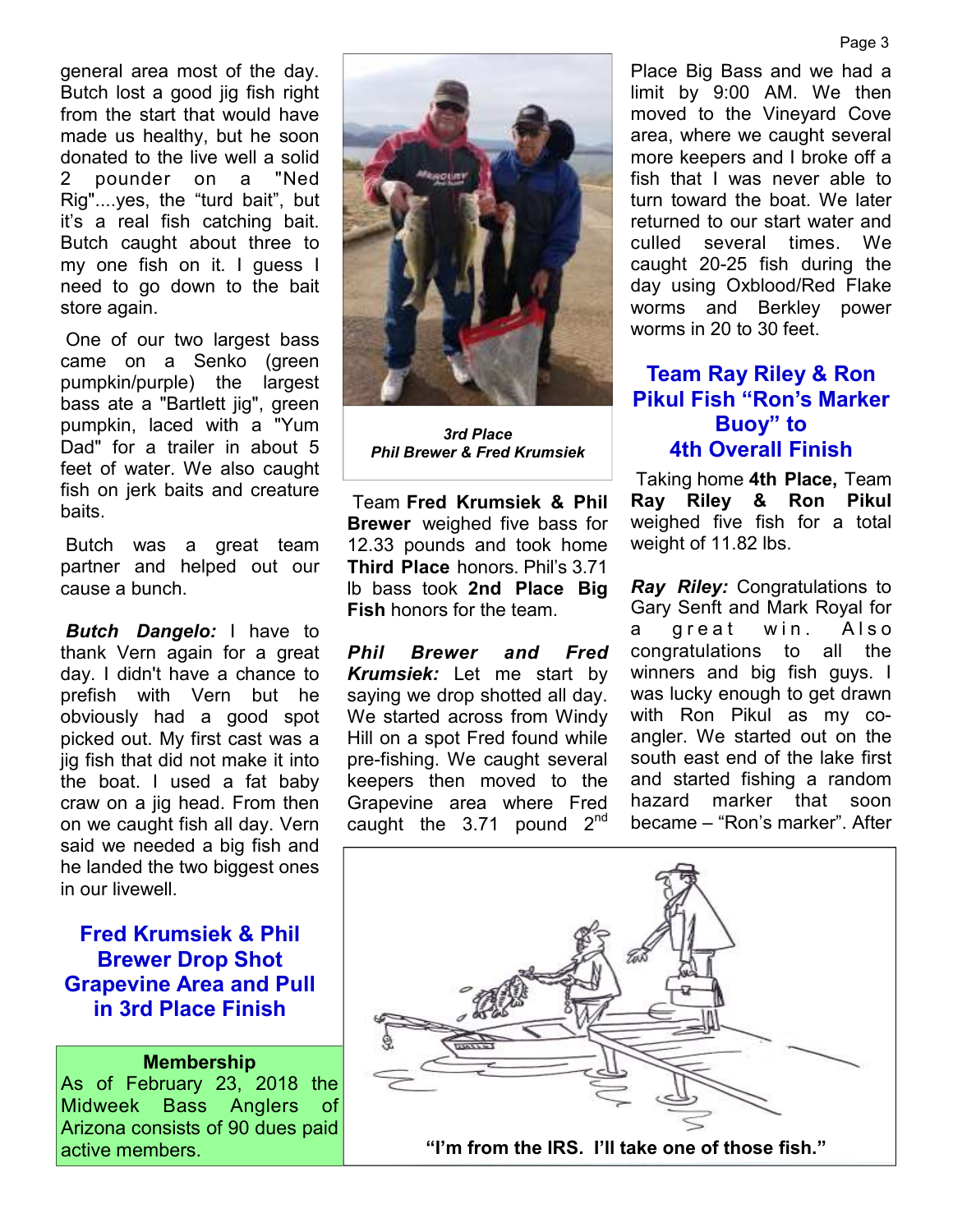#### Page 4

only a few casts and four nice fish in the boat, the bite died. We came back to "Ron's marker" after letting it reload and picked up another nice fish. This bite soon died again so we went to spot #2 and picked up an over 3 pound kicker fish and we were able to cull 2 other early fish. Dark jigs and drop shots were the lures we used. Cold, windy, but fun and Ron can handle the trolling motor as well as I can, maybe better, no for sure better.

 If anyone found a Bass Pro rain jacket floating around Windy Hill area let me know; mine blew out of the boat Tuesday while pre-fishing and coming back to the dock. Thanks to Richie Rojas for taking me out to look for it Tuesday, but to no avail. Thanks again Richie. Camping at the Windy Hill, Coyote camp grounds was great with good guys, fish stores and a big camp fire.

*Ron Pikul:* Hats Off to all winning teams! 13 plus pounds in February is a great accomplishment. Again prefishing was key to our small

### **Tournament Statistics**

Sixty-one men fished 8 hours each, bringing 149 bass to the scales for a total weight of 283.15 pounds with a 4.64 pound average total catch per fisherman. The average weight of each fish was 1.90 lbs. All fish but one were released back into the lake after weigh-in to fight again another day.



*4th Place Ron Pikul & Ray Riley* 

success. Boater Ray Riley and I found a mixed bag of patterns that put fish in the boat early.

 One spot in particular, a point east of Windy Hill, put 4 bass in the boat in the first hour or two of fishing with some missed bites after that on a Jig.

 We moved toward Windy Hill's north side where we upgraded a few fish on drop shots. Ray caught our big fish there. We caught fish through out the day on these patterns making the cold weather more tolerable. I had a great time as always and Ray is an easy going guy and partner and I greatly enjoyed the day on the water with him.

### **Tony Medina & Warren Brackey Eat Cookies to 5th Place Finish**

A five fish limit weighing 11.58 lbs was enough to earn **Tony Medina & Warren Brackey**  the **5th Place** money.

*Tony Medina:* We began our prefishing the day before the tournament at Indian Point and moved all the way up to School House catching fish at different spots along the way, we even got to see a beaver.

 On tournament day we were having a hard time deciding where we would start fishing. We were Boat 7 going out and when I saw most of the boats ahead of us going up into the salt we joined the group.

 It turned into a good move. We found a good spot to start. I caught our 3.53 pounder on one of my first casts with my jig and we ended up with about 8 fish in that area then we moved around and found another eight or nine more that culled out our smaller ones.

 I had a good time fishing with Warren. He was a good partner and we enjoyed fishing together. I'm looking forward to fishing with him again.

 Congratulations to Gary Senft and Mark Royal for the 1st place win. Also, another great job was done by the weight-in crew.

*Warren Brackey*: Congrats to Gary Senft and Mark Royal and to all who placed in this event. Also, many thanks to our weigh–in team for all you do, another job well done!

 It was a challenging tournament, and the cold front made it even more challenging for everyone. It was my good fortune to be paired with Tony Medina. It was our first time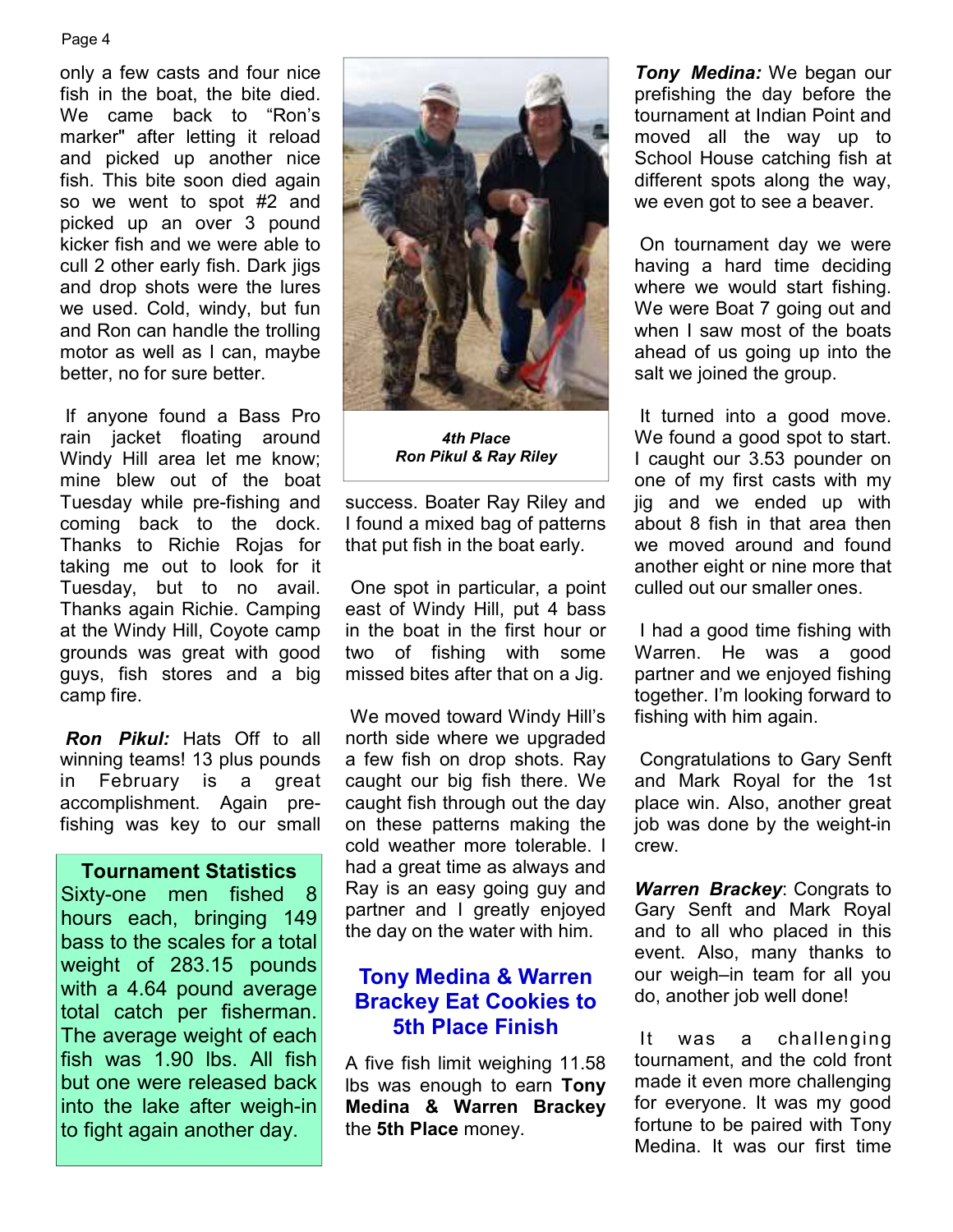

*5th Place Tony Medina & Warren Brackey* 

fishing together, but I knew from his past performances catching the Lunker of the Year, that he was a great jig fisherman and a very experienced tournament angler. I was pleasantly surprised to learn one of Tony's secret weapons first hand – his wife Lena's chocolate chip cookies. Wow, they alone were worth the price of admission and were off-the-chart delicious.

 Tony's second secret weapon was Preparation. We talked several times about strategy starting in the parking lot after the monthly meeting. Tony prefished the Salt River end of the lake the Friday before the event while I was down with the flu so couldn't make the trip. We were able to pre-fish together on Tuesday, concentrating on the Tonto Basin end of the lake. This was only my second time fishing Roosevelt Lake, so spending a few hours prefishing the day before really helped my confidence level. We

only caught about eight fish all day, including Tony's 3 pounder, but we learned they were feeding and interested in what we were offering. We went into a narrow cut and Tony pointed out a couple of fish swimming together near the surface. The water was more stained in the Tonto end, so it was hard to tell if they were bass. I threw a jig out in front of where they seemed to be headed, bounced it a few times and BOOM, one was on it! I think Tony knew we were going to fish the tournament at the other end of the lake, so setting a few hooks on Tuesday was OK.

 Tony applied his third secret weapon on tournament day – Time Management. Translation, keep moving until you find fish. At the start, the first five boats ahead bee lined it for the Salt River end. We followed, making a quick stop before the right turn around Windy Hill. Our first fish (a dink) came there, hitting my crank bait. After a few minutes we moved around to the right. and drop-shotted several of Tony's favorite spots along the North side of Windy Hill without much luck. We then headed further into the Salt River end, opposite Grapevine. Our biggest fish, a 3.5 pounder came around 8 AM. Tony cast his jig into some stick-ups in about two feet of water, his report came shortly there after – Fish on! Fish on! We caught our best fish working this pattern in 2 to 5 feet of water and we had a limit by around 9:30 and were then able to cull two fish by

about 10:30. We spent the rest of the day moving a lot, fishing jigs, drop shots, Carolina rigs, et al. We even headed to the dam for a bit looking for a better fish, and then headed back across from Windy Hill to finish our day. We caught several more fish, just didn't find anything bigger than what we already had in the live well.

 It was a fun tournament and I learned lots fishing with Tony. He's a great guy to fish with and a serious competitor. Like us all, Tony loves to chase bass. He enjoys the sport and truly appreciates the lakes we are so privileged to fish. There was never a dull moment out there. It would be a pleasure to be paired with Tony again anytime, not to mention sampling those amazing chocolate chip cookies again!

### **Grapevine Area Provides Shoemaker & Evans 6th Place Finish**

 Bringing five fish to the scales weighing 11.40 lbs was enough to earn **Brad Shoemaker & Rob Evans** the **6th Place**  money.

*Brad Shoemaker and Rob Evans*: Congratulations to the winners, Gary Senft & Mark Royal, as well as all the other teams who placed. I was fortunate to be paired up as a co-angler with Brad Shoemaker. We pre-fished the Sunday before the tournament and it was pretty slow for us, catching only one fish. Brad was able to go back to the lake and fish on Tuesday and he got a better feel for what we should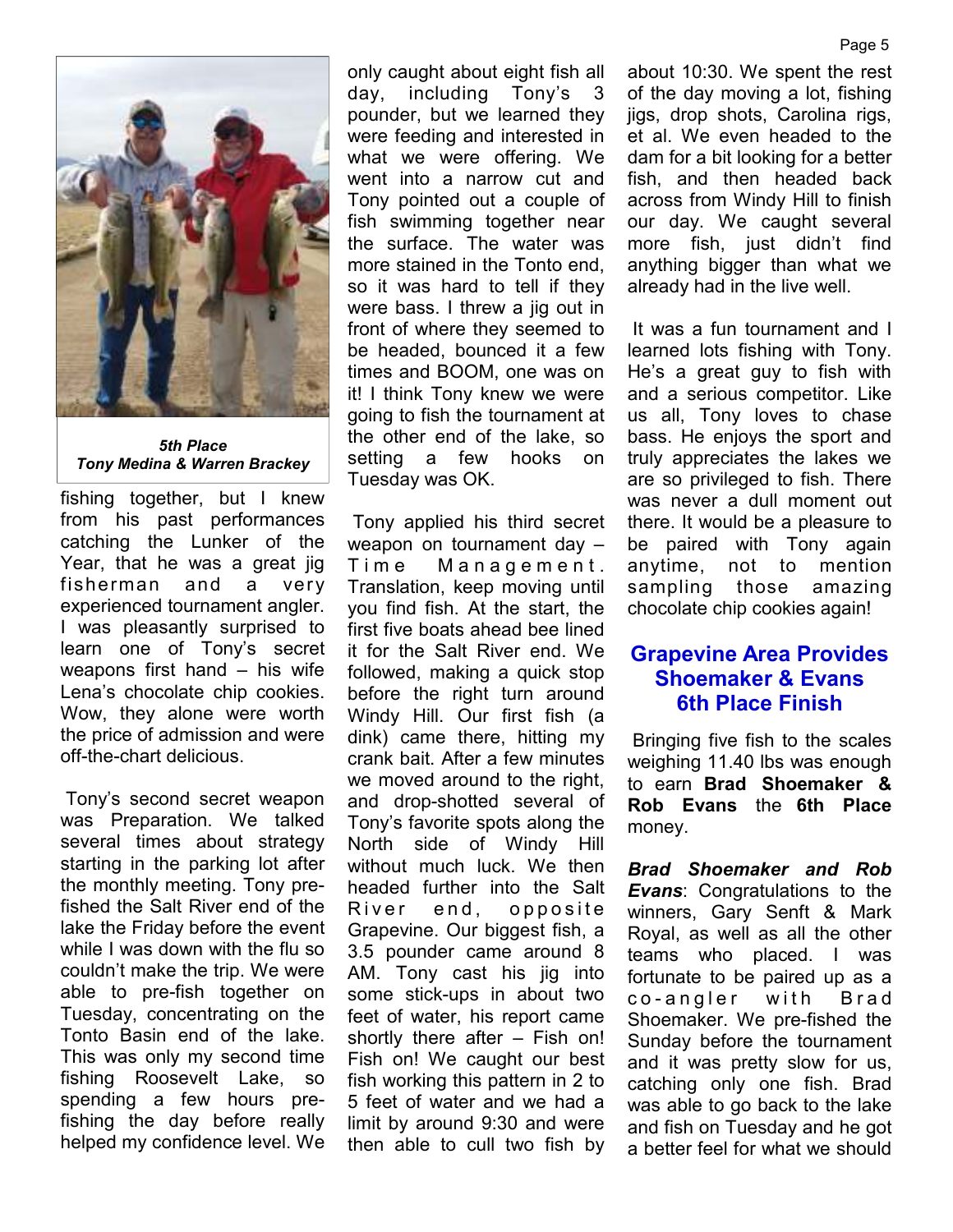Page 6



*6th Place Brad Shoemaker & Rob Evans*

try to do on tournament day. We fished the Grapevine area in the Salt end all day. We caught fish on crank baits, chatter baits, Senkos and jigs. Our fish were all caught between 5-20 feet deep. We had a limit by around 9:00 AM and we were able to cull and upgrade throughout the day. Brad is a really cool, down to earth, guy and we had a great time fishing. Thanks to the weigh-in team and all the guys who worked to make this a great tournament.

### **Team Joe Bonucci & Rick Brown Scratch Mud Finish in 7th Place**

A five fish limit weighing 11.25 lbs was enough to earn **Joe Bonucci & Rick Brown** the **5th Place** money.

**Rick Brown:** I had the privilege of fishing with one of our new members Joe Bonucci. It was nice to talk with Joe and find out that he is an

experienced bass fisherman. Joe had a plan and pretty much put us right on the fish. We started throwing cranks and then mixed in Jigs and Carolina Rigs. It wasn't long before we had a limit and started culling. We had our 11 lbs by 11:30 AM, but just couldn't manage to catch that elusive kicker fish after that.



*7th Place Rick Brown & Joe Bonucci* 

Fish were caught on cranks, jigs and Carolina rigs. Congrats to Gary Senft and Mark Royal for the well deserved win for a couple of great guys. Congrats to Vern and Butch for a great bag as well and  $1<sup>st</sup>$  Place Big Fish, and thanks for keeping it under 5 lbs so that I can win it at Havasu.

**Team Jeff Mason & Lou Hirlemann Drop Shot and Jig for 8th Place Finish**

 Bringing five fish to the scales weighing 11.06 lbs was enough to earn **Jeff Mason & Lou Hirlemann** the **8th Place**  money.

*Jeff Mason:* I had a great time fishing with Lou Hirlemann. Lou caught our first three fish, all of which we ended up culling later in the day. We bounced around to several spots in the Salt end of the lake and I finally caught my first fish on a jig a little after 11 AM. We moved a short distance down the lake towards Windy Hill and culled three times. Around 1:00 PM we moved back to the point where we had caught our fish earlier and Lou caught our biggest fish a 2.84 lb bass on a jig. We ended up culling two more fish using drop shots. Let me just say I had a fun day!



*8th Place Lou Hirlemann & Jeff Mason* 

![](_page_5_Picture_16.jpeg)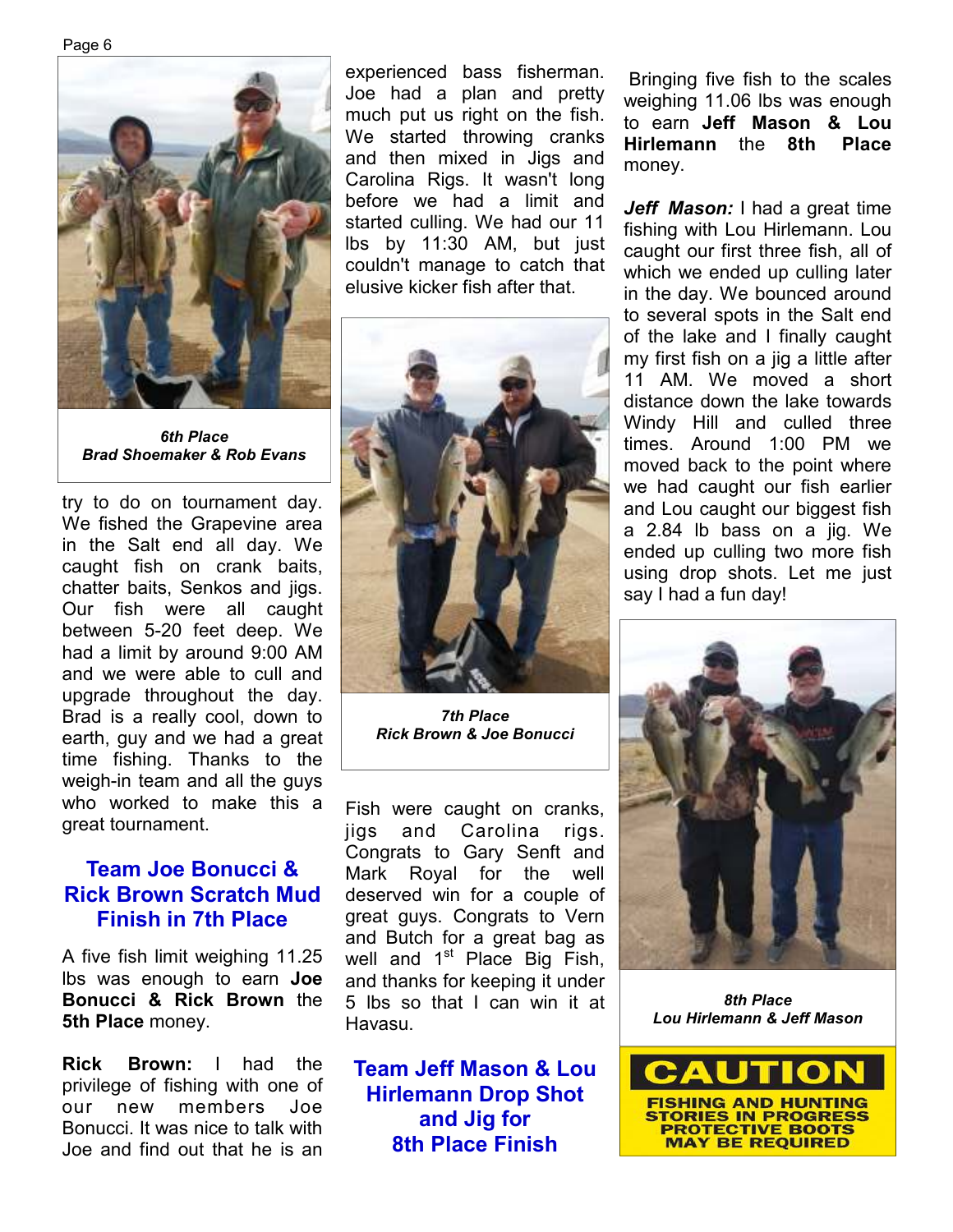![](_page_6_Picture_0.jpeg)

#### **Weighing-In**  *By* **Gary Martlage Tmx Director**

 Another tournament in the books. Despite the 26 degree launch temperature, the weather cooperated Wednesday for a fun and productive day at Roosevelt. Congrats to our "Top Guns", Gary Senft & Mark Royal. I believe Gary finally scored his first 1<sup>st</sup> Place win with Midweek Bass Anglers; retirement must be good.

 A couple of side notes for the tournament. We had a small issue at the ramp launching in the morning. It seems that there was an issue in getting a boat launched, which held up others in line. Guys, I do not want to (and you don't either) move the pre-launch safety meetings earlier in order to get everyone launched on time, and in a safe manner. We should have plenty of time to get 35 boats launched and on their way by safe light.

 I would suggest the Boater position his own equipment for launch, as he knows best how to operate his own truck and boat. Please boat owners, you should be ready to launch when you are in the launch line and you should back your own equipment down to the waters edge for your co-Angler to back in the rest of the way when you are ready. Get out of your vehicle, enter your boat, then your co-angler can back you 12 feet into the water. I've been backing boats in to the water a long time, but when I

jump into a strange vehicle, with it being dark outside, even I can have an issue backing down a boat and making sure I know how to turn on and off the truck's headlights. The quickest and safest way to get launched on time is for the boat owner taking care of his own equipment by backing down his own boat. Don't forget to wear a life jacket while the big engine is running.

 Another note of importance, the co-angler MUST pay his boater the designated co-angler share of operating expenses at the pretournament meeting, if he wants to fish the tournament. There have been problems in the past, when the Board of Directors had to entertain comments from the masses concerning payments to fish tournaments. We are not bill collectors. We want to run a smooth and quality tournament for all members. The club has set cost sharing amounts for fishing different lakes, and as a co-angler, you are responsible to PAY the boater to fish. It costs a lot of money to pull rigs to these lakes, pre-fish, and tournament gas and oil - don't embarrass yourself by not paying your fair share.

 Lastly, we will be looking into the coming tournaments (Alamo, Apache) as far as fishability of the lakes. As soon as we receive any information regarding these two lakes, we will pass it along. Again, we want to put on a quality tournament for our members, and make memories doing so. Let's make 2018 a great year of fishing. Hope to see all of you at HAVASU!

![](_page_6_Picture_8.jpeg)